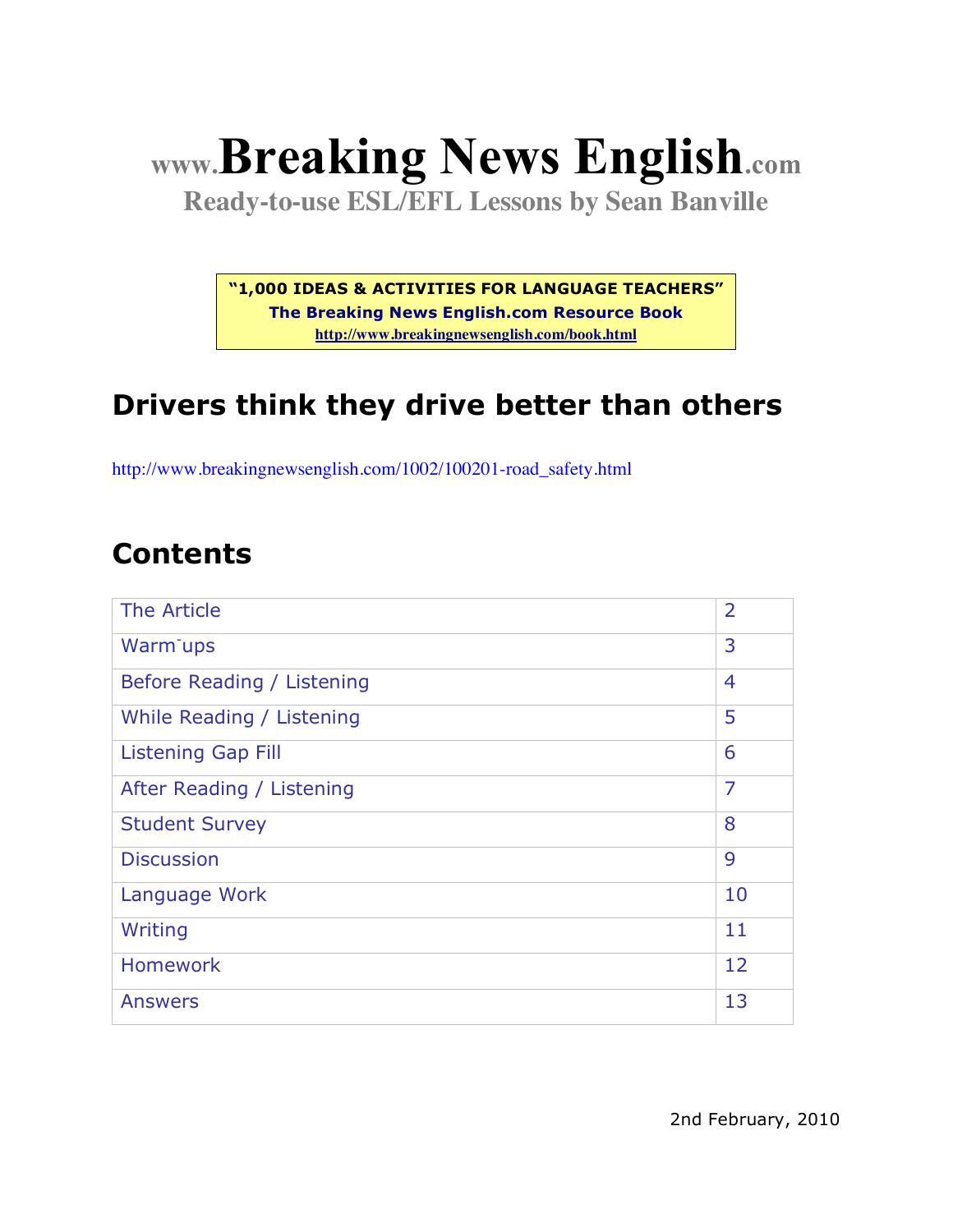### **THE ARTICLE**

From http://www.BreakingNewsEnglish.com/1002/100201-road safety.html

Canadian researchers have found that most drivers think they are better than others behind the wheel. The team from Ottawa University interviewed nearly 400 motorists of all ages. They all had to answer questions about what they thought of their own driving skills. The question topics included how they react in different driving conditions, including terrible weather and congested roads. They then had to rate the skills of others on the road. The results were very similar across all age ranges – almost all of those interviewed believed their driving ability was better than that of other drivers. Older drivers in the poll were more confident in their ability than younger ones. Unsurprisingly, perhaps, males had the most confidence in their ability to handle a car.

Lead researcher Sylvain Gagnon believes the attitudes found in his survey could be dangerous. Mr Gagnon said that although confidence can be a good thing, it often has dangerous consequences. He stated: "If you think that you are a better driver, then perhaps you start behaving differently behind the wheel and do not pay as much attention as you should. This might explain why young men tend to have more accidents on the roads than other drivers." It is time for government road safety departments to start taking research such as this more seriously. Traffic accidents are a huge killer throughout the world. Very few drivers really think about how deadly their car can be in an accident. More regulation is needed as people buy more and more cars.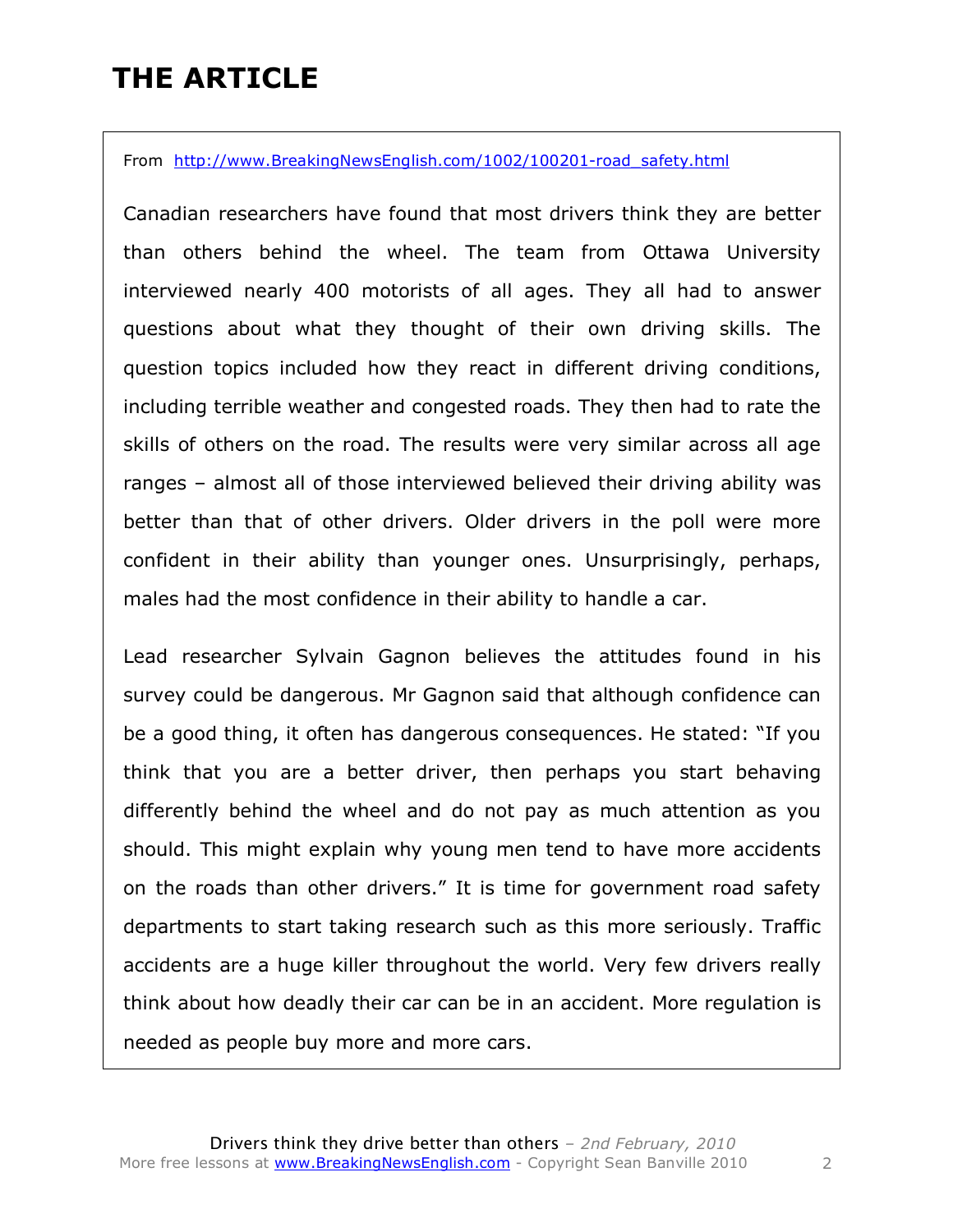#### **WARM-UPS**

**1. DRIVING:** Walk around the class and talk to other students about driving. Change partners often. Sit with your first partner(s) and share your findings.

**2. CHAT:** In pairs / groups, decide which of these topics or words from the article are most interesting and which are most boring.

*researchers / drivers / driving skills / weather / congested roads / confidence / males / attitudes / dangerous consequences / paying attention / accidents / road safety*

Have a chat about the topics you liked. Change topics and partners frequently.

**3. ROAD SAFETY:** Complete this table about road safety with your partner(s). Change partners and share what you wrote. Change again and share again.

|                        | <b>How dangerous?</b> | How to reduce the problem? |
|------------------------|-----------------------|----------------------------|
| Speeding               |                       |                            |
| Drunk driving          |                       |                            |
| Driving on a mobile    |                       |                            |
| Ignoring red lights    |                       |                            |
| Ignoring safe distance |                       |                            |
| Road rage              |                       |                            |

**4. SAFETY:** Students A **strongly** believe things will get safer on the roads; Students B **strongly** believe the opposite. Change partners again and talk about your conversations.

**5. MOTORISTS:** Who's most dangerous? Rank these and share your rankings with your partner: Put the most dangerous at the top. Change and share your rankings again.

- men
- women
- teenagers
- old people
- taxi drivers
- learner drivers
- sports car drivers
- foreign drivers

**6. DRIVER:** Spend one minute writing down all of the different words you associate with the word 'drivers'. Share your words with your partner(s) and talk about them. Together, put the words into different categories.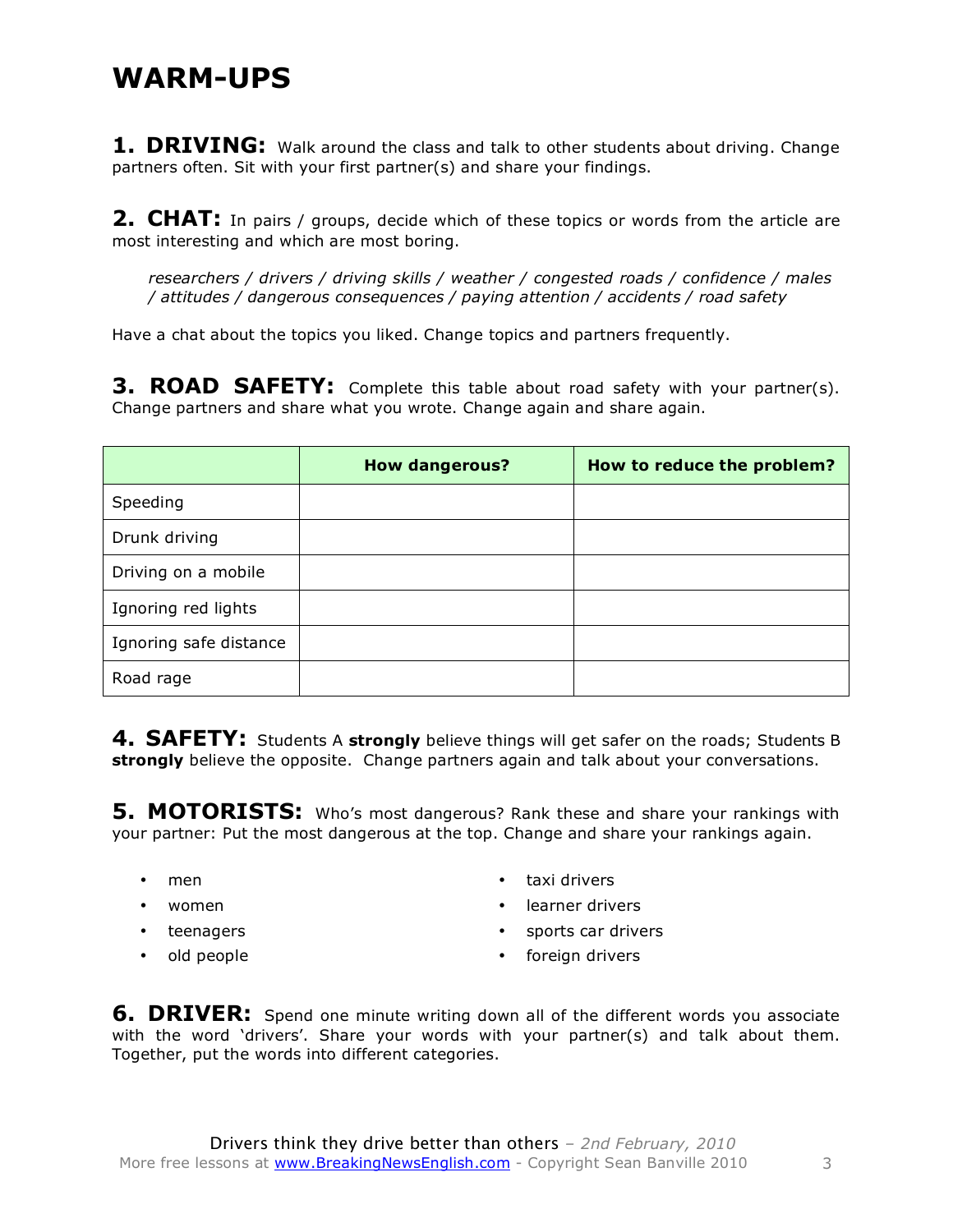# **BEFORE READING / LISTENING**

From http://www.BreakingNewsEnglish.com/1002/100201-road\_safety.html

#### **1. TRUE / FALSE:** Read the headline. Guess if a-h below are true (T) or false (F).

| а. | Drivers think they are better than people who do not drive.            | T / F |
|----|------------------------------------------------------------------------|-------|
| b. | People had to answer questions and take a driving test.                | T / F |
|    | c. Some of the drivers had a race with each other.                     | T / F |
|    | d. Men were those who had most confidence in their ability to drive.   | T / F |
|    | e. A researcher thought his research could be dangerous.               | T / F |
|    | f. The researcher said confidence behind the wheel can be a bad thing. | T / F |
| g. | People who have the most accidents are not young females.              | T / F |
|    | h. The article suggested governments need more rules.                  | T / F |
|    |                                                                        |       |

#### 2. SYNONYM MATCH: Match the following synonyms from the article.

| 1.             | found        | a.             | blocked    |
|----------------|--------------|----------------|------------|
| $\overline{2}$ | interviewed  | b.             | rules      |
| 3.             | skills       | $\mathsf{C}$ . | survey     |
| 4.             | congested    | d.             | results    |
| 5.             | poll         | e.             | discovered |
| 6.             | attitudes    | f.             | all over   |
| 7.             | consequences | g.             | abilities  |
| 8.             | huge         | h.             | questioned |
| 9.             | throughout   | i.             | enormous   |
| 10.            | regulation   | j.             | beliefs    |
|                |              |                |            |

#### **3. PHRASE MATCH:** (Sometimes more than one choice is possible.)

- 1. better than others behind and the carries of the carries of the carries of the carries of the carries of the carries of the carries of the carries of the carries of the carries of the carries of the carries of the carri
- 
- 3. how they react in different example of the c. ranges
- 4. across all age density and the contract of the contract of the contract of the contract of the contract of the contract of the contract of the contract of the contract of the contract of the contract of the contract of
- 
- 6. the attitudes found the set of the wheel for the wheel of the wheel of the wheel of the wheel of the wheel
- 7. it often has dangerous and the same states of the safety departments
- 8. do not pay as much. h. all ages
- 9. government road in the survey in this survey
- 10. More regulation in the set of the set of the set of the set of the set of the set of the set of the set of the set of the set of the set of the set of the set of the set of the set of the set of the set of the set of t
- 
- 2 400 motorists of b. driving conditions
	-
	-
- 5. their ability to e. attention as you should
	-
	-
	-
	-
	-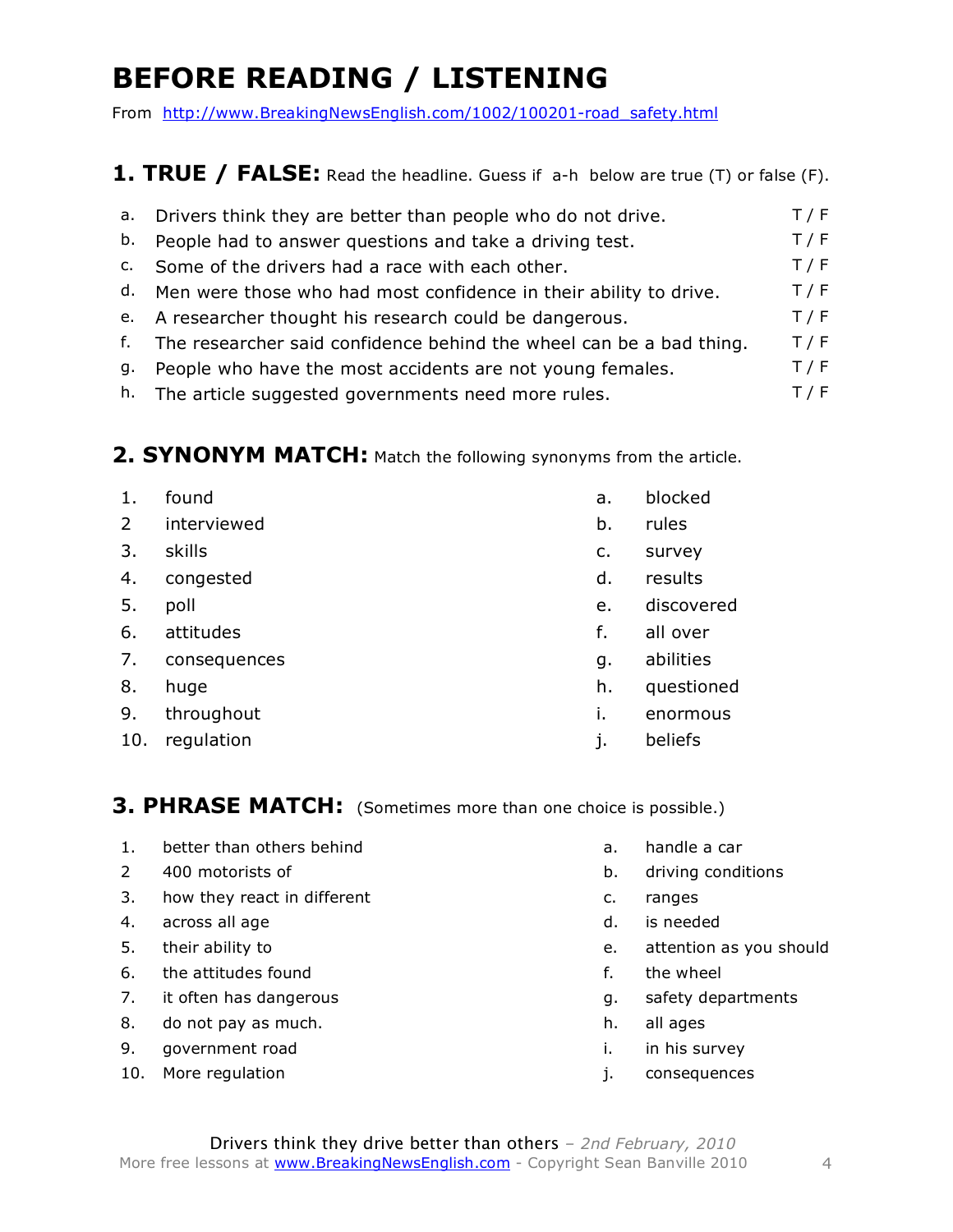#### **WHILE READING / LISTENING**

From http://www.BreakingNewsEnglish.com/1002/100201-road\_safety.html

**GAP FILL:** Put the words into the gaps in the text.

|           | Canadian researchers have found that most drivers think they are      |
|-----------|-----------------------------------------------------------------------|
| confident | better than others ______________ the wheel. The team from            |
| motorists | Ottawa University interviewed nearly 400 ______________ of all        |
|           | ages. They all had to answer questions about what they thought of     |
| ability   | their own driving skills. The question ______________ included how    |
| behind    | they react in different driving conditions, including _______________ |
|           | weather and congested roads. They then had to rate the skills of      |
| terrible  | others on the road. The _____________ were very similar across        |
| handle    | all age ranges – almost all of those interviewed believed their       |
| topics    | driving _____________ was better than that of other drivers. Older    |
|           | drivers in the poll were more ______________ in their ability than    |
| results   | younger ones. Unsurprisingly, perhaps, males had the most             |
|           | confidence in their ability to _________________________ a car.       |

Lead researcher Sylvain Gagnon believes the **Lead researcher Sylvain Gagnon** believes the in his survey could be dangerous. Mr Gagnon said that \_\_\_\_\_\_\_\_\_\_\_\_ confidence can be a good thing, it often has dangerous consequences. He \_\_\_\_\_\_\_\_\_\_\_\_\_: "If you think that you are a better driver, then perhaps you start behaving differently behind the wheel and do not \_\_\_\_\_\_\_\_\_\_\_\_\_\_ as much attention as you should. This might explain why young men to have more accidents on the roads than other drivers." It is time for government road safety departments to start taking research such as this more \_\_\_\_\_\_\_\_\_\_\_\_\_. Traffic accidents are a huge killer throughout the world. Very few drivers really think about how \_\_\_\_\_\_\_\_\_\_\_\_\_\_ their car can be in an accident. More \_\_\_\_\_\_\_\_\_\_\_\_ is needed as people buy more and more cars. *seriously pay regulation stated attitudes tend deadly although*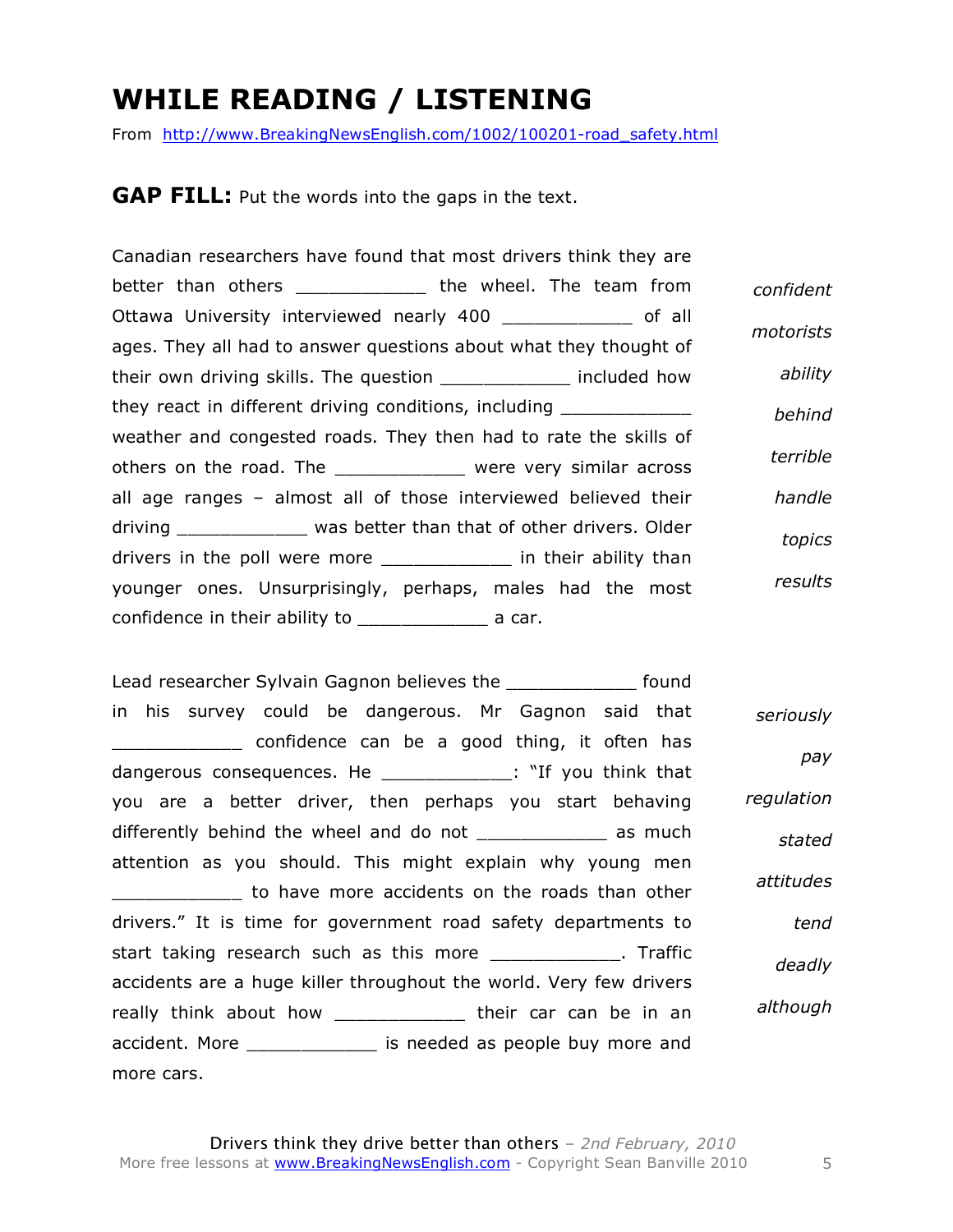#### **LISTENING – Listen and fill in the gaps**

From http://www.BreakingNewsEnglish.com/1002/100201-road\_safety.html

Canadian researchers have found that most drivers think they are better \_\_\_\_\_\_\_\_\_\_\_\_\_\_\_\_\_\_ wheel. The team from Ottawa University interviewed nearly 400 motorists of all ages. They all had to answer questions about what they \_\_\_\_\_\_\_\_\_\_\_\_\_\_\_\_\_\_\_\_\_\_\_\_\_\_ driving skills. The question topics included how they react in different driving conditions, including congested roads. They then had to rate the skills of others on the road. The results were very similar  $$ almost all of those interviewed believed their driving ability was better than that of other drivers. Older drivers \_\_\_\_\_\_\_\_\_\_\_\_\_\_\_\_\_\_ more confident in their ability than younger ones. Unsurprisingly, perhaps, males had the most confidence in their ability and the set of the set of the set of the set of the set of the set of the set of the set of the set of the set of the set of the set of the set of the set of the set of the set of the set of the

Lead researcher Sylvain Gagnon believes **Exercise 12** 11 and 15 survey could be dangerous. Mr Gagnon said that although confidence can be a good thing, it often has \_\_\_\_\_\_\_\_\_\_\_\_\_\_\_\_\_\_\_\_\_\_. He stated: "If you think that you are a better driver, then perhaps you start behaving differently behind the wheel and do \_\_\_\_\_\_\_\_\_\_\_\_\_\_\_\_\_\_\_\_\_\_ attention as you should. This might explain why young men tend to have more accidents on the roads than other drivers." It is time for government road safety departments to start taking research \_\_\_\_\_\_\_\_\_\_\_\_\_\_\_\_\_\_ seriously. Traffic accidents **with the world. Very few drivers really think** about how deadly their car can be in an accident. More regulation is needed as people \_\_\_\_\_\_\_\_\_\_\_\_\_\_\_\_\_\_\_\_\_\_\_\_\_\_\_\_\_\_ cars.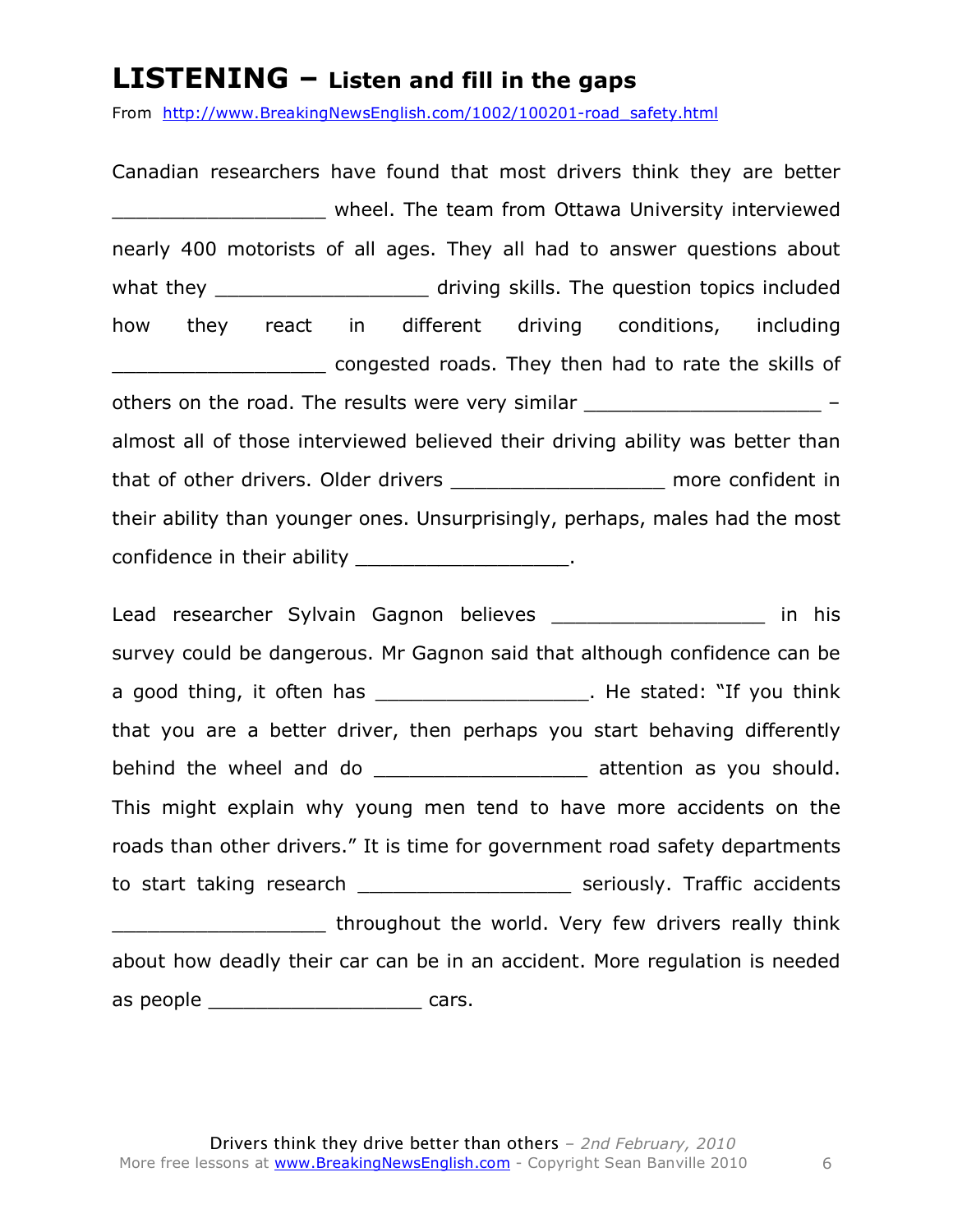# **AFTER READING / LISTENING**

From http://www.BreakingNewsEnglish.com/1002/100201-road\_safety.html

**1. WORD SEARCH:** Look in your dictionary / computer to find collocates, other meanings, information, synonyms … for the words 'road' and 'safety'.

| road | safety |
|------|--------|
|      |        |
|      |        |
|      |        |

- Share your findings with your partners.
- Make questions using the words you found.
- Ask your partner / group your questions.

2. **ARTICLE QUESTIONS:** Look back at the article and write down some questions you would like to ask the class about the text.

- Share your questions with other classmates / groups.
- Ask your partner / group your questions.

**3. GAP FILL:** In pairs / groups, compare your answers to this exercise. Check your answers. Talk about the words from the activity. Were they new, interesting, worth learning…?

**4. VOCABULARY:** Circle any words you do not understand. In groups, pool unknown words and use dictionaries to find their meanings.

**5. TEST EACH OTHER:** Look at the words below. With your partner, try to recall how they were used in the text:

| better<br>$\bullet$ | • attitudes |
|---------------------|-------------|
| answer<br>$\bullet$ | • dangerous |
| topics              | pay         |
| $\bullet$           | $\bullet$   |
| • terrible          | • tend      |
| across              | huge        |
| $\bullet$           | $\bullet$   |
| handle              | needed      |
| $\bullet$           | $\bullet$   |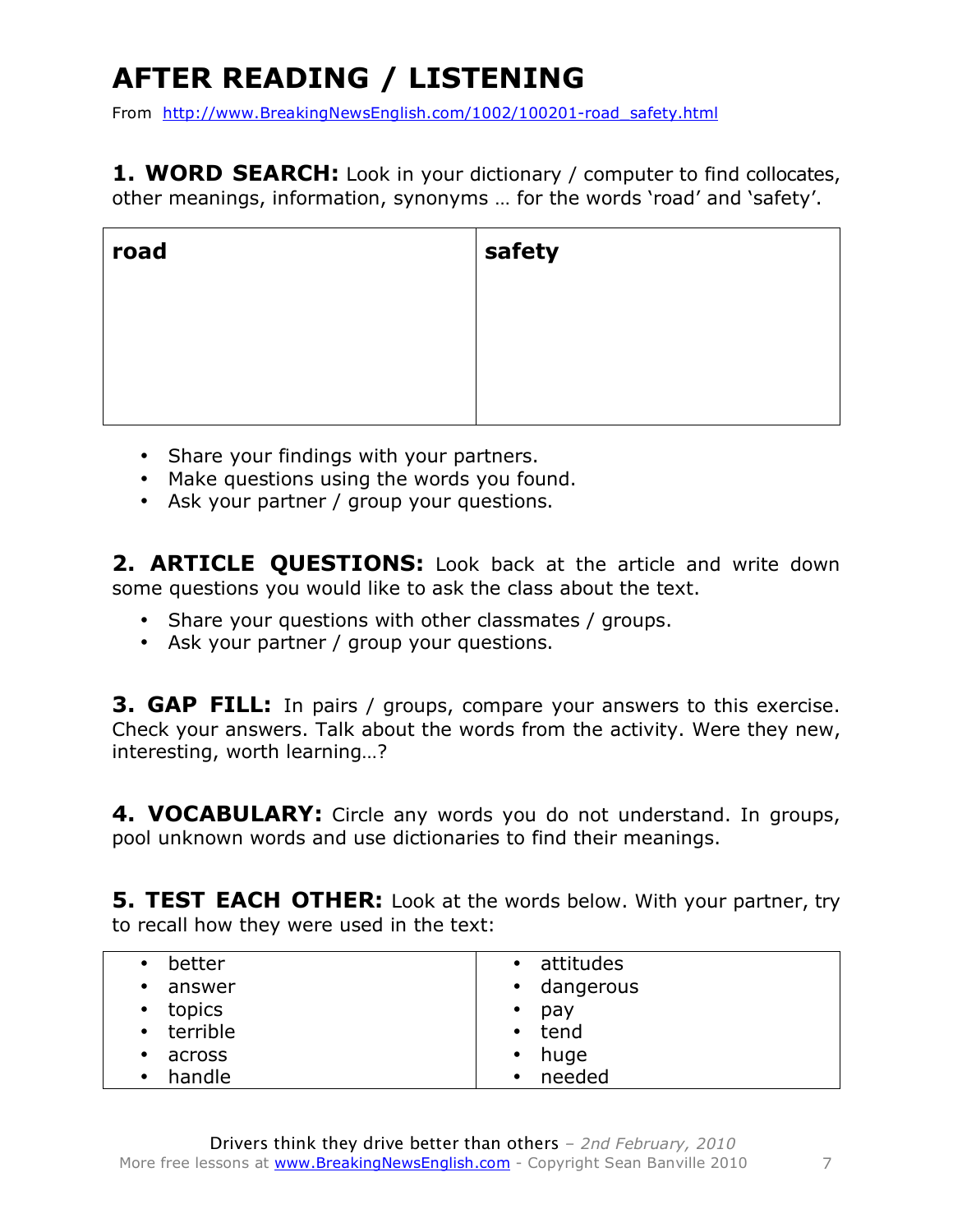# **STUDENT DRIVING SURVEY**

From http://www.BreakingNewsEnglish.com/1002/100201-road\_safety.html

Write five GOOD questions about driving in the table. Do this in pairs. Each student must write the questions on his / her own paper.

When you have finished, interview other students. Write down their answers.

|      | STUDENT 1 | STUDENT 2 | STUDENT 3 |
|------|-----------|-----------|-----------|
| Q.1. |           |           |           |
| Q.2. |           |           |           |
| Q.3. |           |           |           |
| Q.4. |           |           |           |
| Q.5. |           |           |           |

- Now return to your original partner and share and talk about what you found out. Change partners often.
- Make mini-presentations to other groups on your findings.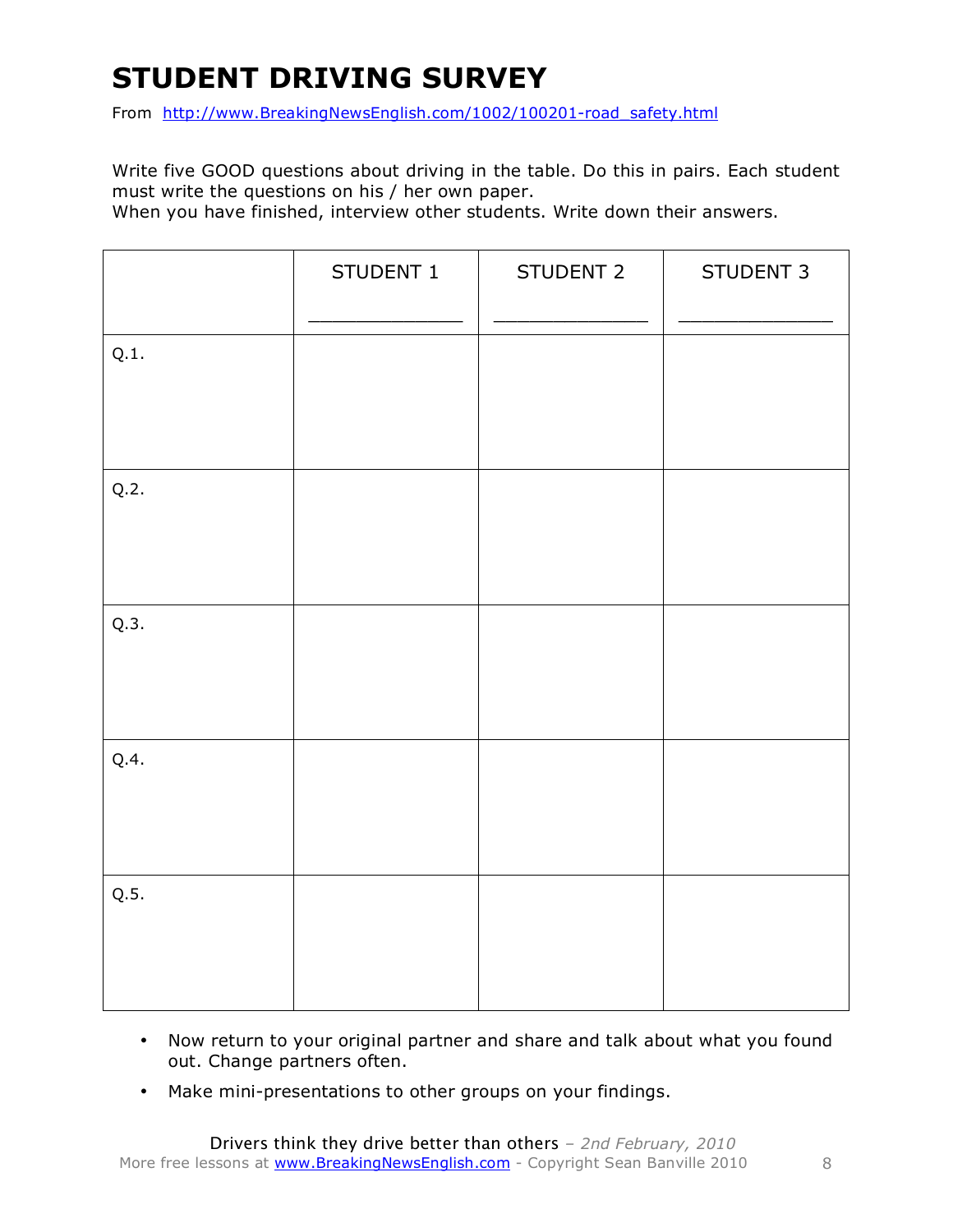## **DRIVING DISCUSSION**

STUDENT A's QUESTIONS (Do not show these to student B)

- a) What did you think when you read the headline?
- b) What springs to mind when you hear the word 'motorist'?
- c) What makes a good driver?
- d) Do you think people's personalities change behind the wheel of a car?
- e) Who's the worst driver you know?
- f) What are the worst driving conditions you've experienced?
- g) What are the differences between male and female drivers?
- h) Do drivers get better as they get older?
- i) What's the thing that most annoys you about drivers when you are a pedestrian?
- j) Why do you think men think they're better drivers than women?

*Drivers think they drive better than others – 2nd February, 2010* More free lessons at www.BreakingNewsEnglish.com

-----------------------------------------------------------------------------

### **DRIVING DISCUSSION**

STUDENT B's QUESTIONS (Do not show these to student A)

- a) Did you like reading this article?
- b) Why might attitudes towards driving be dangerous?
- c) Is confidence behind the wheel a good or bad thing?
- d) What single thing would instantly increase road safety?
- e) Is driving getter safer or more dangerous?
- f) Do you think the speed of all cars should by capped?
- g) Is more regulation needed?
- h) If a driver kills someone because of dangerous driving, are they a murderer?
- i) What kind of driver are you (might you be)?
- j) What questions would you like to ask researcher Sylvain Gagnon?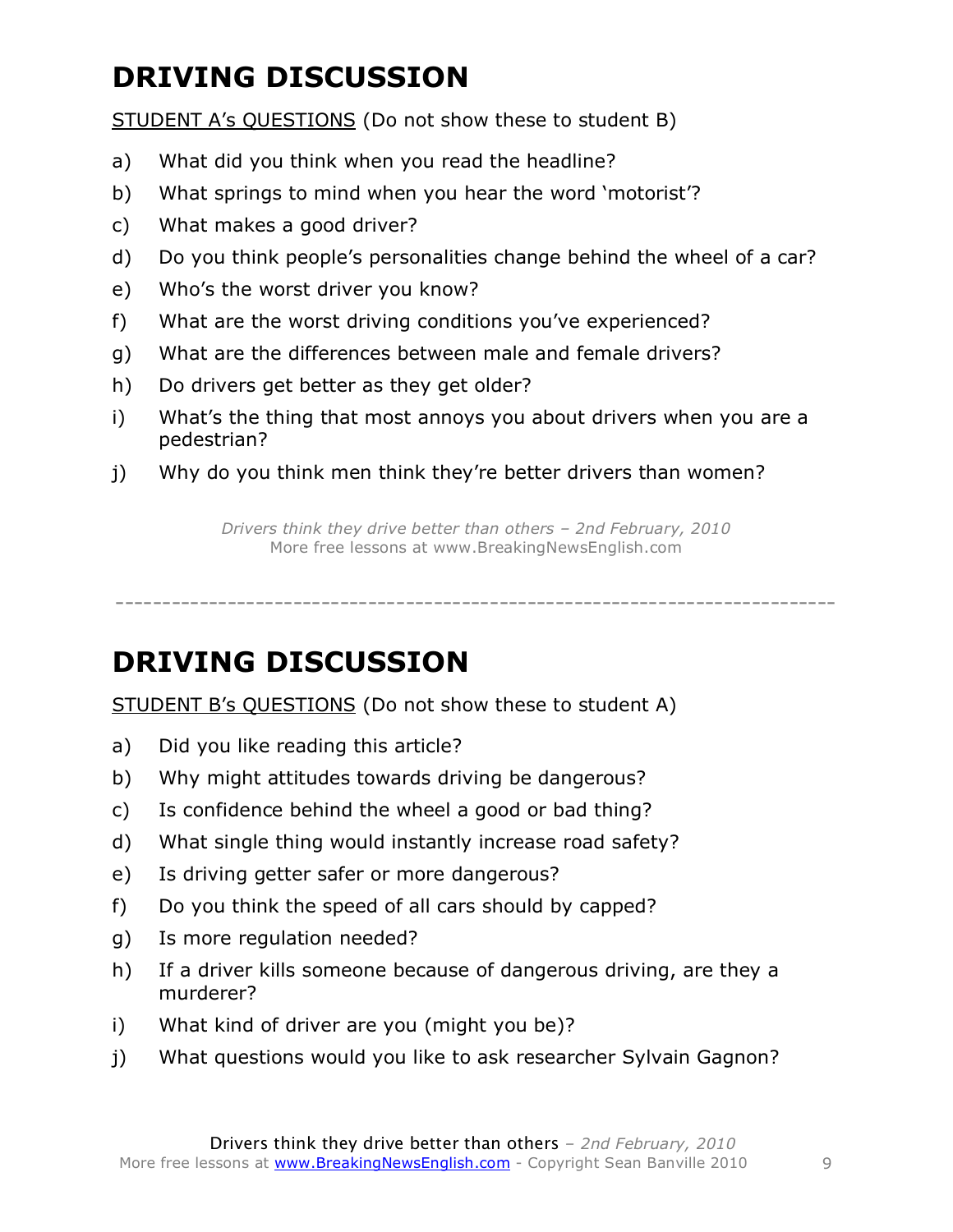## **LANGUAGE – MULTIPLE CHOICE**

From http://www.BreakingNewsEnglish.com/1002/100201-road\_safety.html

Canadian researchers have found that most drivers think they are better than others behind the (1) \_\_\_\_\_. The team from Ottawa University interviewed nearly 400 (2) \_\_\_\_ of all ages. They all had to answer questions about what they thought of their own driving skills. The question topics included how they (3) \_\_\_\_ in different driving conditions, including terrible weather and (4) \_\_\_\_ roads. They then had to rate the skills of others on the road. The results were very similar across all age ranges – almost all of those (5) believed their driving ability was better than that of other drivers. Older drivers in the poll were more confident in their ability than younger ones. Unsurprisingly, perhaps, males had the most confidence in their (6) to handle a car.

Lead researcher Sylvain Gagnon believes the (7) \_\_\_\_ found in his survey could be dangerous. Mr Gagnon said that although confidence can be a good thing, it often has dangerous consequences. He stated: "If you think that you are a better driver, then perhaps you start behaving differently behind the wheel and do not  $(8)$ as much attention as you should. This might explain why young men (9) \_\_\_\_ to have more accidents on the roads than other drivers." It is time for government (10) \_\_\_\_ safety departments to start taking research such as this more seriously. Traffic accidents are a huge killer throughout the world. Very (11) drivers really think about how deadly their car can be in an accident. More  $(12)$  is needed as people buy more and more cars.

#### **Put the correct words from the table below in the above article.**

| 1.  | (a) | wheels     | (b) | wheeled     | (c) | wheeling    | (d) | wheel        |
|-----|-----|------------|-----|-------------|-----|-------------|-----|--------------|
| 2.  | (a) | motorists  | (b) | motors      | (c) | motoring    | (d) | motor        |
| 3.  | (a) | reenact    | (b) | react       | (c) | retract     | (d) | relate       |
| 4.  | (a) | congestion | (b) | congests    | (c) | congested   | (d) | congest      |
| 5.  | (a) | interviews | (b) | interview   | (c) | interviewed | (d) | interviewing |
| 6.  | (a) | able       | (b) | ability     | (c) | capable     | (d) | can          |
| 7.  | (a) | fortitude  | (b) | latitude    | (c) | altitude    | (d) | attitudes    |
| 8.  | (a) | pay        | (b) | payee       | (c) | payment     | (d) | pays         |
| 9.  | (a) | fend       | (b) | tend        | (c) | trend       | (d) | lend         |
| 10. | (a) | avenue     | (b) | street      | (c) | track       | (d) | road         |
| 11. | (a) | small      | (b) | little      | (c) | few         | (d) | tiny         |
| 12. | (a) | regulation | (b) | regulations | (c) | regulate    | (d) | regulatory   |

Drivers think they drive better than others *– 2nd February, 2010* More free lessons at **www.BreakingNewsEnglish.com** - Copyright Sean Banville 2010 10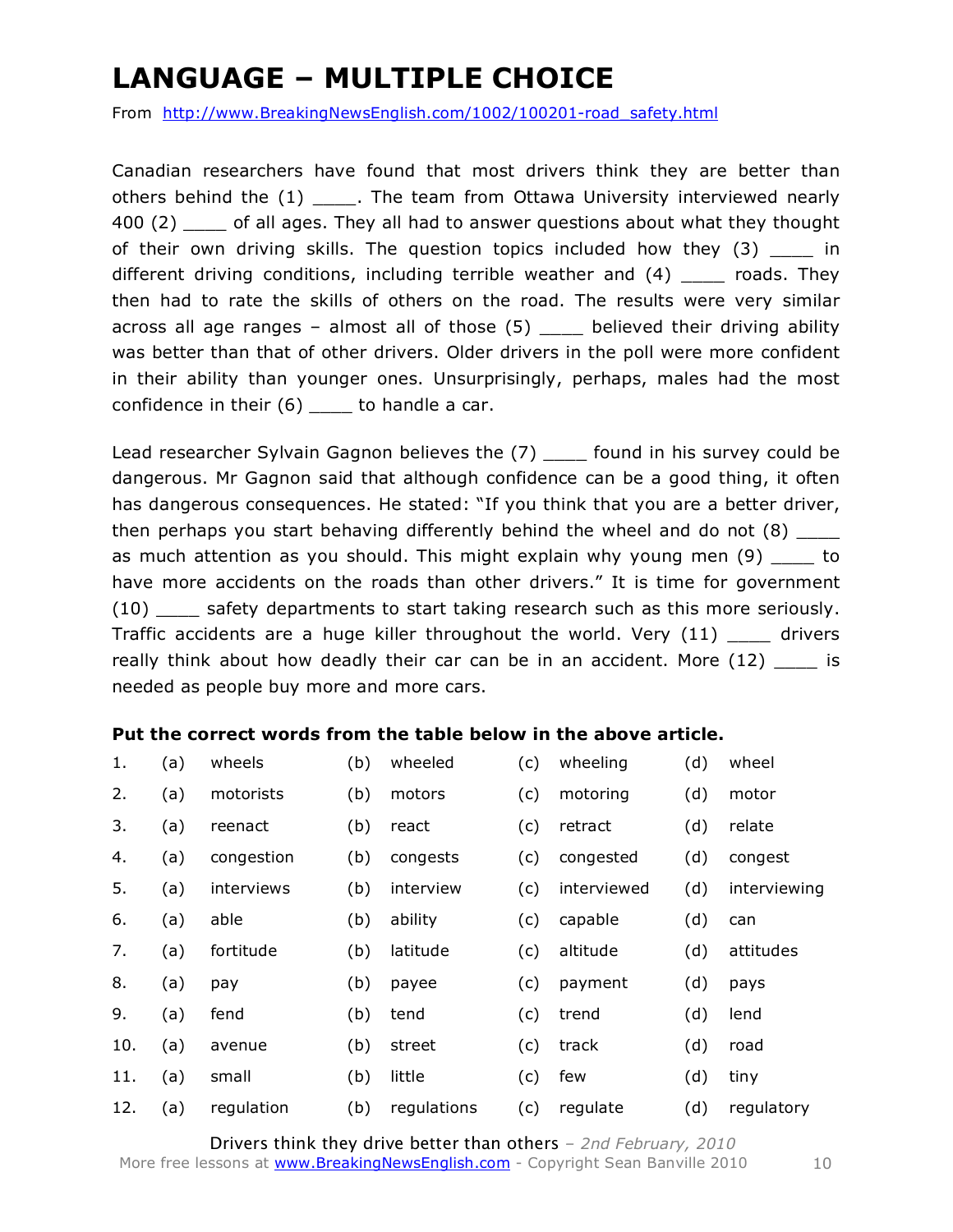### **WRITING**

From http://www.BreakingNewsEnglish.com/1002/100201-road\_safety.html

Write about driving for 10 minutes. Correct your partner's paper.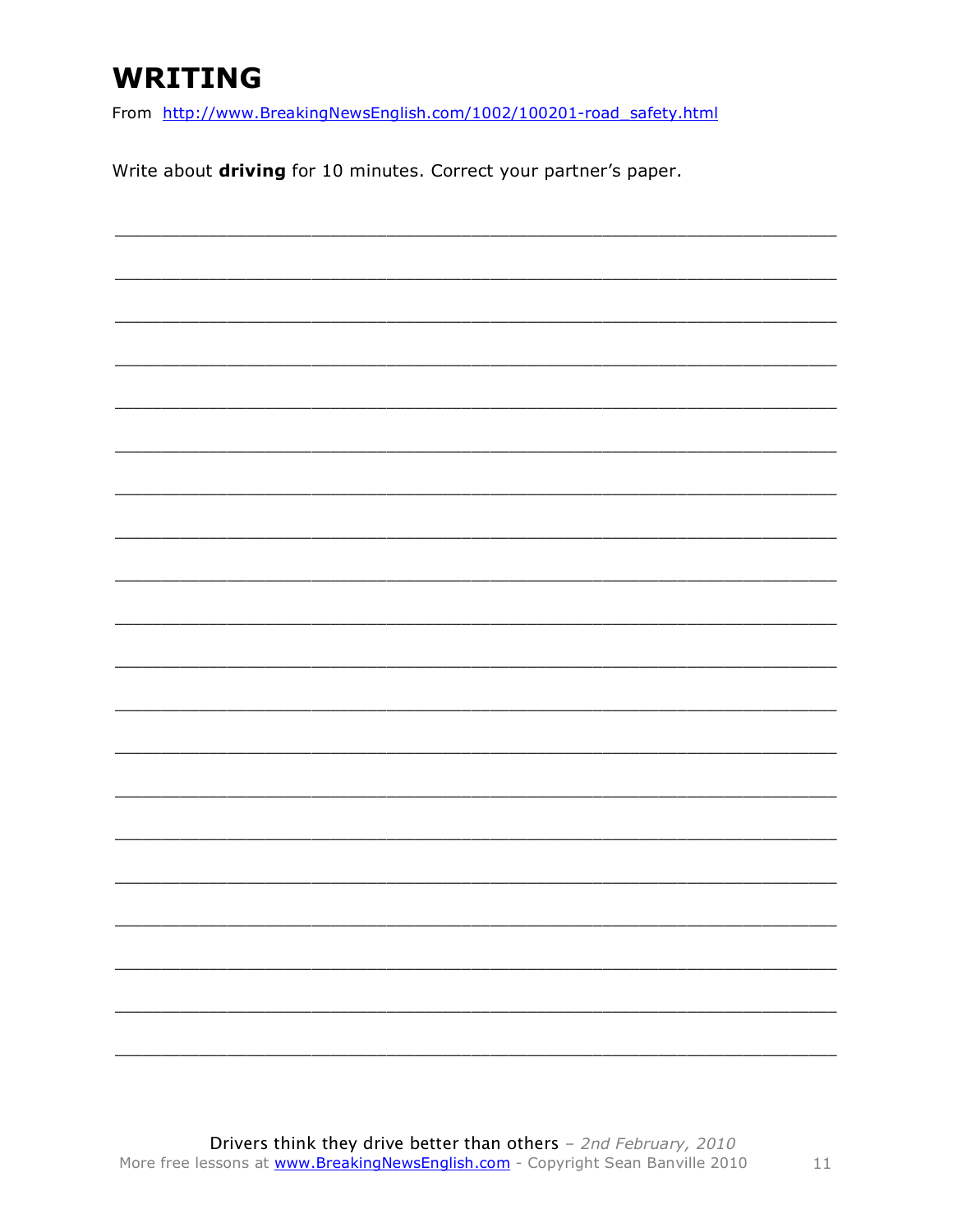#### **HOMEWORK**

**1. VOCABULARY EXTENSION:** Choose several of the words from the text. Use a dictionary or Google's search field (or another search engine) to build up more associations / collocations of each word.

**2. INTERNET:** Search the Internet and find out more about road safety. Share what you discover with your partner(s) in the next lesson.

**3. DRIVING:** Make a poster about driving. Show your work to your classmates in the next lesson. Did you all have similar things?

**4. BETTER:** Write a magazine article about who are better drivers – men or women. Include imaginary interviews with a male and female driver.

Read what you wrote to your classmates in the next lesson. Write down any new words and expressions you hear from your partner(s).

**5. LETTER:** Write a letter to your country's leader. Ask him/her three questions about road safety. Give him/her three suggestions on how to make the roads safer. Read your letter to your partner(s) in your next lesson. Your partner(s) will answer your questions.